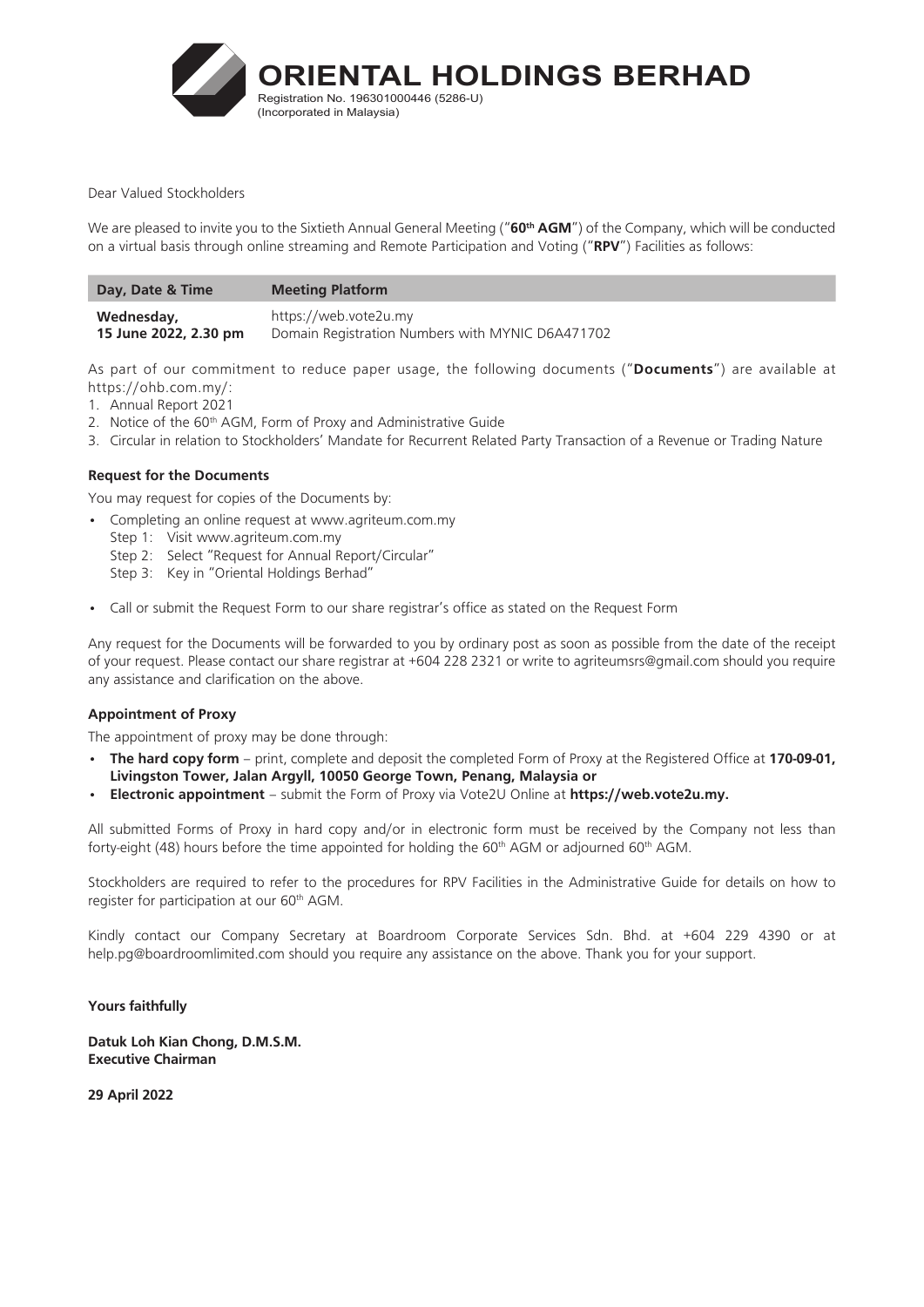

**NOTICE IS HEREBY GIVEN** that the Sixtieth Annual General Meeting ("60<sup>th</sup> AGM") of stockholders of Oriental Holdings Berhad ("OHB" or "the Company") will be conducted on a virtual basis through online streaming and Remote Participation and Voting ("RPV") Facilities for the purpose of considering and if thought fit, passing with or without modifications the resolutions set out in this notice.

| Event Name                                       |   | OHB - $60th$ AGM                                                                                                   |
|--------------------------------------------------|---|--------------------------------------------------------------------------------------------------------------------|
| Day, Date and Time of Meeting                    |   | Wednesday, 15 June 2022, 2.30 pm                                                                                   |
| <b>RPV Facilities</b>                            |   | https://web.vote2u.my                                                                                              |
| Meeting Platform                                 |   | Online Meeting Platform of Vote2U at https://web.vote2u.my                                                         |
| Domain Registration Numbers with<br><b>MYNIC</b> | ÷ | D6A471702                                                                                                          |
| Mode of Communication                            |   | Typed text in the RPV Facilities<br>(1)<br>E-mail questions to help.pg@boardroomlimited.com prior to Meeting<br>2) |

## **As Ordinary Business**

- 1. To receive the Audited Financial Statements for the financial year ended 31 December 2021 together with the Directors' Report and Auditors' Report thereon.
- 2. To declare a Final Single Tier Dividend of 10 sen per ordinary stock for the financial year Ordinary Resolution 1 ended 31 December 2021.
- 3. To re-elect the following Directors who retire in accordance with Clause 103 of the Company's Constitution:

|    | Dato' Seri Lim Su Tong<br>(a<br>Dato' Sri Datuk Wira Tan Hui Jing<br>(b)<br>Ms Mary Geraldine Phipps<br>(C)    | Ordinary Resolution 2<br>Ordinary Resolution 3<br>Ordinary Resolution 4 |
|----|----------------------------------------------------------------------------------------------------------------|-------------------------------------------------------------------------|
| 4. | To re-elect the following Directors who retire in accordance with Clause 110 of the<br>Company's Constitution: |                                                                         |
|    | Puan Nazriah Binti Shaik Alawdin<br>(a)<br>Mr Mitsuharu Funase<br>(b)                                          | Ordinary Resolution 5<br>Ordinary Resolution 6                          |

- 5. To approve the Directors' Fees and Benefits up to an aggregate amount of RM2.6 million Ordinary Resolution 7 payable to the Directors for the period commencing this Annual General Meeting ("AGM") through to the next AGM of the Company in 2023.
- 6. To re-appoint KPMG PLT as Auditors of the Company and to authorise the Directors to fix Ordinary Resolution 8 their remuneration.

#### **As Special Business**

7. **Proposed Renewal of Stockholders' Mandate for Recurrent Related Party**  Ordinary Resolution 9**Transactions of a Revenue or Trading Nature**

"THAT, pursuant to Chapter 10.09 of the Main Market Listing Requirements of Bursa Malaysia Securities Berhad, a general mandate of the Stockholders be and is hereby granted to the Company and/or its subsidiaries to enter into the recurrent arrangements or transactions of a revenue or trading nature, as set out in the Company's Circular to Stockholders dated 29 April 2022 ("the Circular") with any person who is a related party as described in the Circular, provided that such transactions are undertaken in the ordinary course of business, on an arm's length basis, and on normal commercial terms, or on terms not more favourable to the Related Party than those generally available to the public and are not, in the Company's opinion, detrimental to the minority stockholders; and that disclosure will be made in the Annual Report of the aggregate value of transactions conducted during the financial year.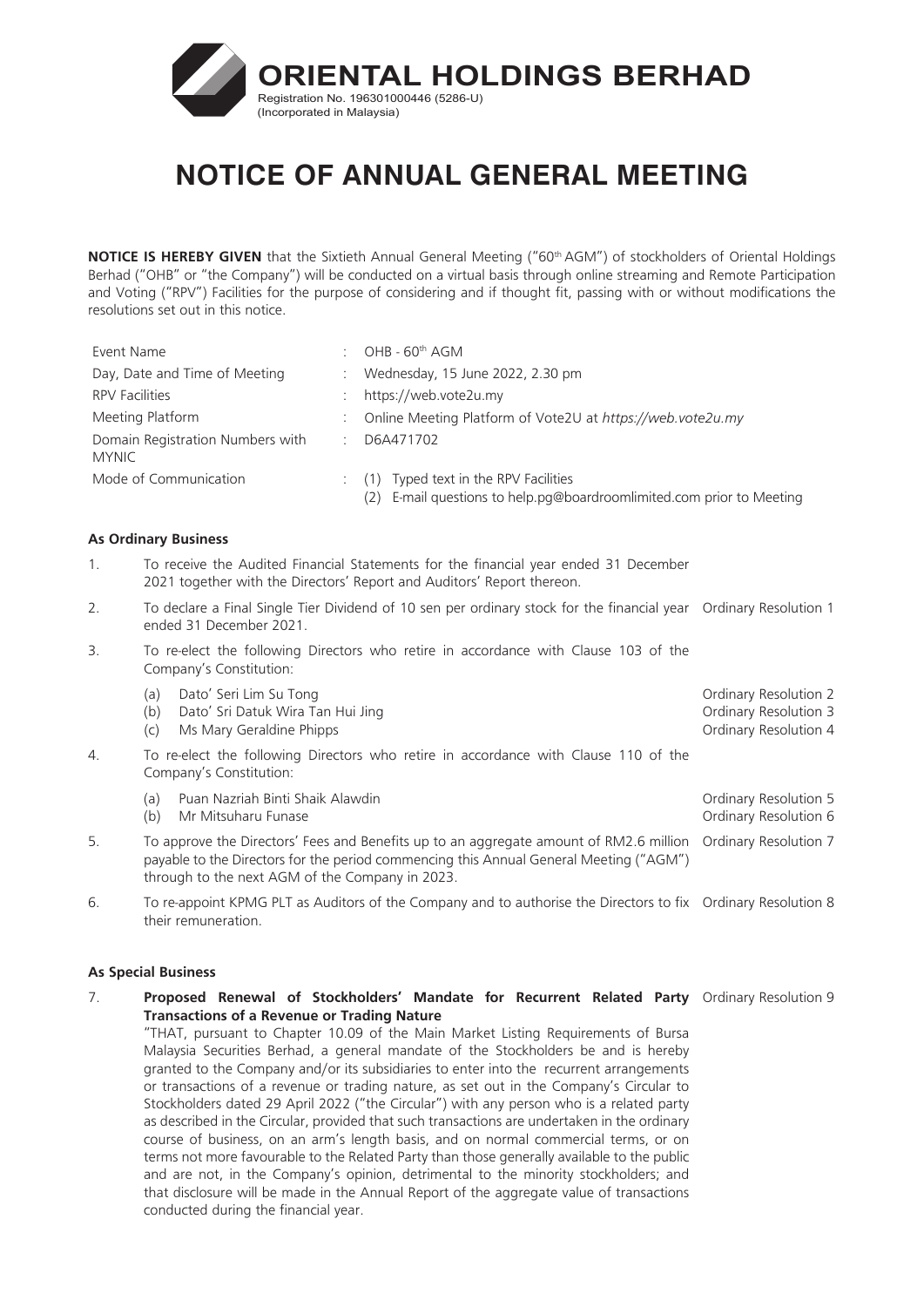

AND THAT, such approval, shall continue to be in force until:

- (a) the conclusion of the next AGM of the Company following the general meeting at which authorisation is obtained, at which time it shall lapse, unless by ordinary resolutions passed at the meeting, the authority is renewed either unconditionally or subject to conditions; or
- (b) the expiration of the period within which the next AGM after the date it is required to be held pursuant to Section 340(2) of the Companies Act 2016 ("Act") (but shall not extend to such extension as may be allowed pursuant to Section 340(4) of the Act); or
- (c) revoked or varied by resolution passed by the stockholders of the Company in a general meeting, whichever is earlier.

FURTHER THAT the Directors of the Company be and are hereby authorised to do all acts, deeds, things and execute all necessary documents as they may consider necessary or expedient in the best interest of the Company with full powers to assent to any conditions, variations, modifications and/or amendments in any manner as may be required or permitted under relevant authorities to give full effect to the Proposed Stockholders' Mandate."

#### 8. **Proposed Renewal of Authority to Buy-Back its Own Stocks**

"THAT, subject to compliance with Section 127 of the Act (as may be amended, modified or re-enacted from time to time) and any prevailing laws, rules, regulations, orders, guidelines and requirements issued by any relevant authorities, approval be and is hereby given to the Company to utilise up to RM763.4 million which represents the audited retained profits reserve of the Company as at 31 December 2021, otherwise available for dividend for the time being, to purchase on Bursa Malaysia Securities Berhad its own stocks up to 62,039,363 ordinary stocks representing 10% of the total number of issued stocks of the Company of 620,393,638 ordinary stocks as at 31 March 2022 (including 31,808 Stocks retained as Treasury Stocks).

AND THAT, upon completion of the purchase(s) of the Stocks by the Company, the Stocks shall be dealt with in the following manner:

- (a) to cancel the Stocks so purchased; or
- (b) to retain the Stocks so purchased as Treasury Stocks for distribution as dividends to the stockholders and/or resell on the market of Bursa Malaysia Securities Berhad; or
- (c) to retain part of the Stocks so purchased as Treasury Stocks and cancel the remainder; or
- (d) in such manner as Bursa Malaysia Securities Berhad and such other relevant authorities may allow from time to time.

AND THAT, such authority from the stockholders would be effective immediately upon the passing of this Ordinary Resolution and will continue in force until:

- (a) the conclusion of the next AGM of the Company, unless by ordinary resolution passed at the meeting, the authority is renewed, either unconditionally or subject to conditions;
- (b) the expiry of the period within which the next AGM is required by law to be held (unless earlier revoked or varied by Ordinary Resolution in a general meeting of stockholders of the Company) but not so as to prejudice the completion of a purchase by the Company or any person before the aforesaid expiry date, in any event, in accordance with the provisions of the guidelines issued by Bursa Malaysia Securities Berhad or any other relevant authorities;

FURTHER THAT authority be and is hereby given to the Directors of the Company to take all such steps as are necessary or expedient to implement or to effect the purchase of OHB Stocks."

Ordinary Resolution 10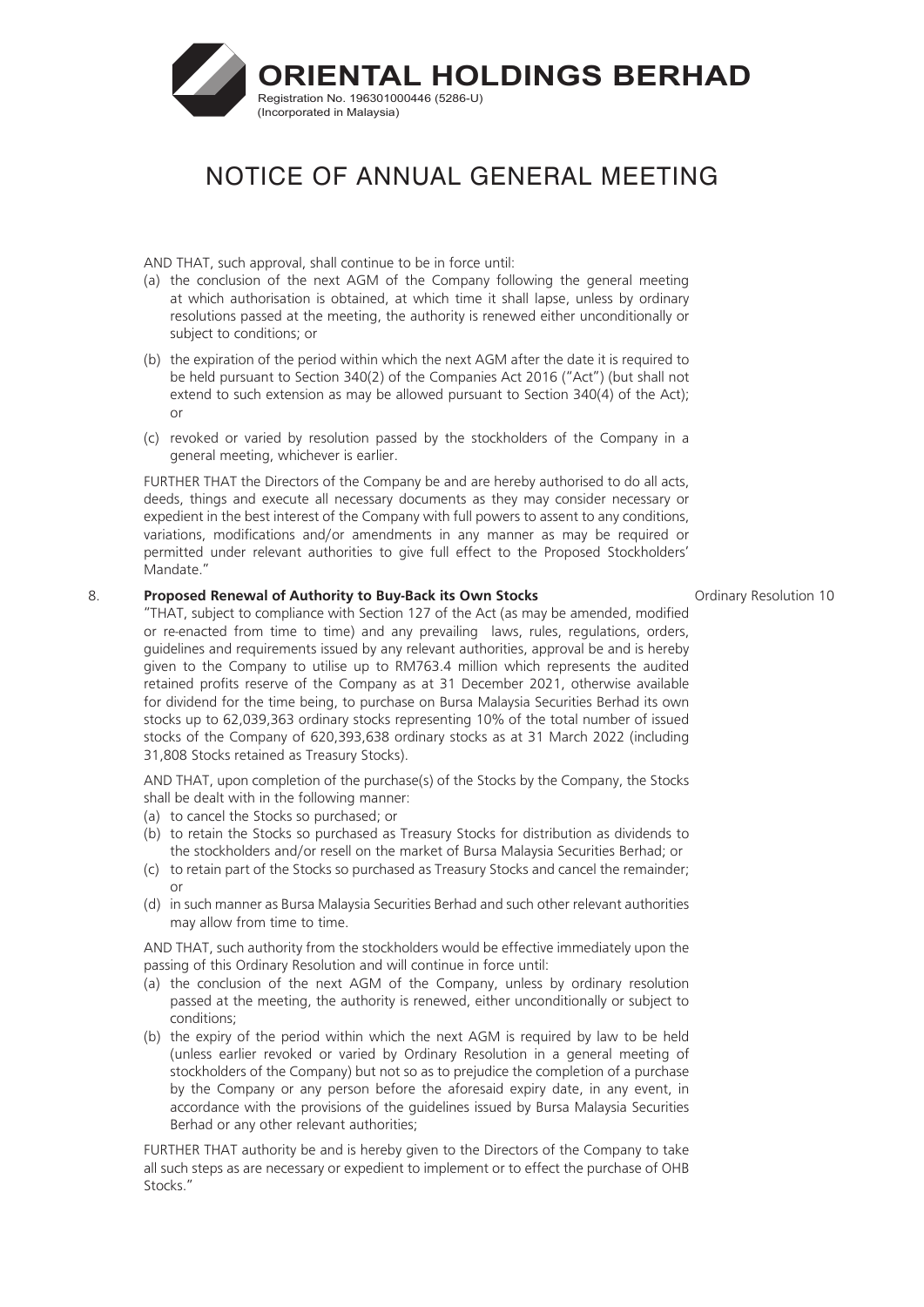

- 9. **Retention as Independent Non-Executive Director** "THAT, Ms Mary Geraldine Phipps be retained as Independent Non-Executive Director of the Company, in accordance with the Malaysian Code on Corporate Governance until the conclusion of the next AGM."
- 10. To transact any other businesses of which due notice shall have been given in accordance with the Company's Constitution.

By Order of the Board

Tai Yit Chan (MAICSA 7009143) (SSM PC No.: 202008001023) Ong Tze-En (MAICSA 7026537) (SSM PC No.: 202008003397) Joint Company Secretaries

Penang, 29 April 2022

# **Notes on proxy and voting:**

- 1. A proxy may but need not be a member of the Company.
- 2. For a proxy to be valid, the Form of Proxy duly completed must be deposited at the Registered Office of the Company at 170-09-01 Livingston Tower, Jalan Argyll, 10050 George Town, Penang, Malaysia not less than forty-eight (48) hours before the time for holding the meeting PROVIDED that in the event the member(s) duly executes the Form of Proxy but does not name any proxy, such member(s) shall be deemed to have appointed the Chairman of the meeting as his/their proxy, provided always that the rest of the Form of Proxy, other than the particulars of the proxy have been duly completed by the member(s). Alternatively, you may deposit your Form of Proxy via Vote2U Online at [https://web.vote2u.my.](https://web.vote2u.app)
- 3. A member entitled to attend and vote is entitled to appoint not more than two (2) proxies to attend and vote in his stead. Where a member appoints more than one (1) proxy, the appointment shall be invalid unless he specifies the proportions of his holdings to be represented by each proxy. A proxy appointed to attend and vote at a meeting of the Company shall have the same rights as the member to speak at the meeting.
- 4. Where a member of the Company is an authorised nominee as defined under the Securities Industries (Central Depositories) Act, 1991 ("SICDA"), it may appoint not more than two (2) proxies in respect of each security account it may holds with ordinary stocks of the Company standing to the credit of the said securities account.
- 5. Where a member of the Company is an exempt authorised nominee which holds ordinary stocks in the Company for multiple beneficial owners in one (1) securities account ("omnibus account"), there shall be no limit to the number of proxies which the exempt authorised nominee may appoint in respect of each omnibus account it holds. An exempt authorised nominee refers to an authorised nominee defined under the SICDA which is exempted from compliance with the provisions of subsection 25A(1) of SICDA.
- 6. If the appointer is a corporation, the Form of Proxy must be executed under the corporation's common seal or under the hand of an officer or an attorney duly authorised.
- 7. In respect of deposited securities, only a Depositor whose name appears on the Record of Depositors on **8 June 2022** (General Meeting Record of Depositors) shall be eligible to attend the meeting or appoint proxy to attend and/ or vote on his/her behalf.
- 8. The detailed requirements and procedures for the submission of Form of Proxy and voting are set out in the Administrative Guide.

Ordinary Resolution 11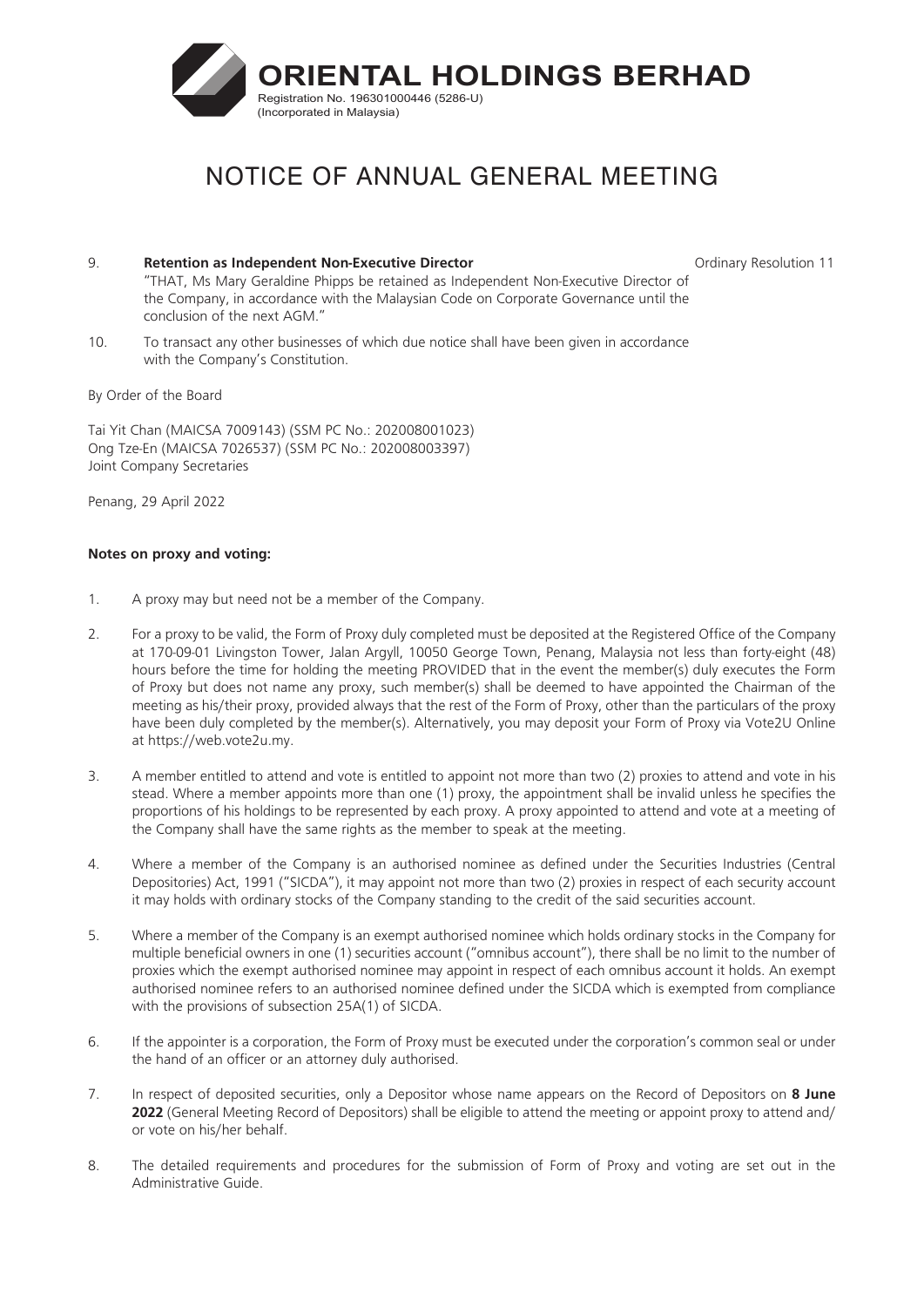

#### **Explanatory notes on the resolutions:**

**1. Ordinary Resolutions 2, 3 and 4 are to re-elect Directors who retire in accordance with Clause 103 of the Company's Constitution**

The profiles of the Directors standing for re-election under Ordinary Resolutions 2, 3 and 4 are set out under Profile of Directors/Key Senior Management in the Annual Report 2021. The Independent Non-Executive Director ("INED") had provided annual declaration/confirmation of independence. The Board of Directors ("Board") approved the recommendations from the Nominating Committee and is supportive of the re-election of the retiring Directors based on the justifications below. The retiring Directors had abstained from deliberation and decision on their own eligibility to stand for re-election at both Nominating Committee and Board meetings, as applicable.

- **1.1 Dato' Seri Lim Su Tong** is the Joint Group Managing Director. He has shown exemplary leadership in managing businesses and creating value especially in the Plantation segment by expanding into property investment abroad particularly in Australia. He has contributed significantly to the Group by steering the segment forward with notable achievements during his tenure as Joint Group Managing Director.
- **1.2 Dato' Sri Datuk Wira Tan Hui Jing** is the Executive Director of the Company. He has demonstrated exemplary leadership in the Company's businesses. Dato' Sri Tan leads the Healthcare segment, the Automotive (Honda operations) and Automotive Manufacturing sub-segment. In the former, he has directed the expansion of business activities to include community-based retail pharmacy and a new hospital in northern Johor as part of Healthcare's strategic planning. He has also provided valuable input and strategic direction to bring the performance of an automotive manufacturing subsidiary back on track.
- **1.3 Ms Mary Geraldine Phipps** is the INED of the Company. She has fulfilled the requirements on independence as set out in the Main Market Listing Requirements ("MMLR") of Bursa Malaysia Securities Berhad ("Bursa Securities"). Ms Phipps has demonstrated her objectivity through her proactive engagements during meetings of the Board and Board Committees by sharing valuable, relevant, independent and impartial insights, views and opinions on issues tabled for discussion. She has exercised due care and carried out her professional duties proficiently and effectively throughout her tenure as a Director of the Company.

## **2. Ordinary Resolutions 5 and 6 are to re-elect Directors who retire in accordance with Clause 110 of the Company's Constitution**

Their profiles of the Directors standing for re-election under Ordinary Resolutions 5 and 6 are set out under Profile of Directors/Key Senior Management in the Annual Report 2021. **Puan Nazriah Binti Shaik Alawdin and Mr Mitsuharu Funase**, the INED and Non-INED of the Company were appointed on 11 November 2021 and 1 January 2022 respectively.

As both were appointed recently and with notice of the basis of their appointment, the Board concurred with the Nominating Committee that both should be given opportunity to contribute to the Company and supports their re-election. Puan Nazriah, the INED, had provided confirmation of independence. Both Directors had abstained from deliberation and decision on their own eligibility to stand for re-election at both Nominating Committee and Board meetings, as applicable.

## **3. Ordinary Resolution 7 is to approve Directors' Fees and Benefits**

The Fees and Benefits payable to the Directors had been reviewed and approved by the Remuneration Committee and the Board. The quantum of Directors' Fees and Benefits is computed based on the anticipated number of Board and Board Committee meetings, assuming full attendance by all the Directors. The amount also includes a contingency sum to cater for unforeseen circumstances such as the appointment of any additional Director, additional unscheduled Board and Board Committees' meetings and/or for the formation of additional Board Committees. Please refer to the Corporate Governance Overview Statement and Corporate Governance Report for details of the Fees and Benefits payable to the Directors.

Once approved by the stockholders, this approval shall continue to be in force until the conclusion of the next AGM of the Company in 2023.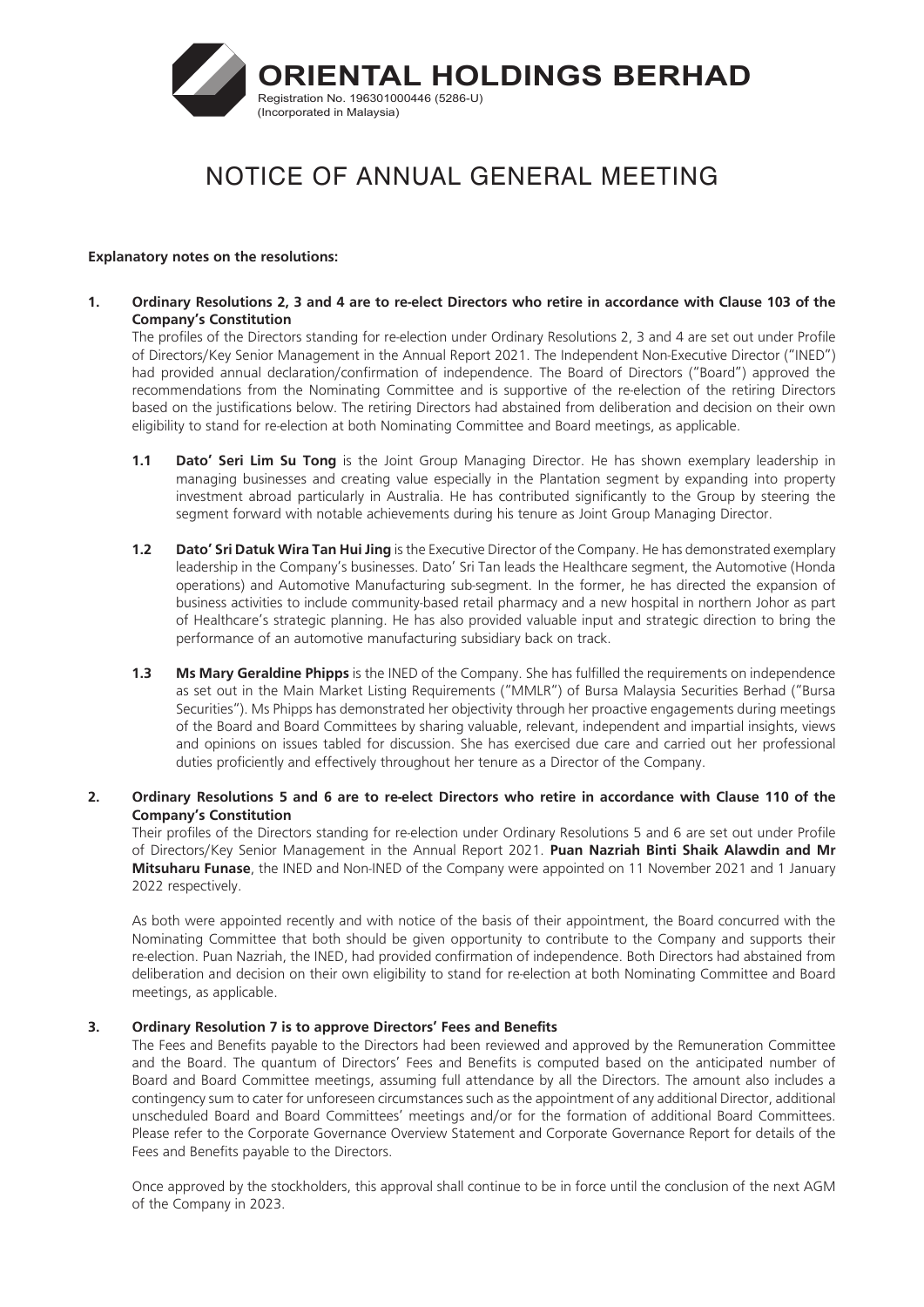

**4. Ordinary Resolution 9 is to approve Proposed Renewal of Stockholders' Mandate for Recurrent Related Party Transactions of a Revenue or Trading Nature**

This Ordinary Resolution, if passed, will approve the stockholders' mandate on Recurrent Related Party Transactions and allow the Company and/or its subsidiaries to enter into Recurrent Related Party Transactions in accordance with Chapter 10 of the MMLR of Bursa Securities. This approval shall continue to be in force until the conclusion of the next AGM or the expiration of the period within which the next AGM is required by law to be held or revoked/varied by resolution passed by the stockholders in a general meeting whichever is the earlier.

- **5. Ordinary Resolution 10 is to approve Proposed Renewal of Authority to Buy-Back its Own Stocks** This Ordinary Resolution, if passed, will allow the Company to purchase its own stocks. The total number of stocks purchased shall not exceed 62,039,363 stocks representing 10% of the total number of issued share capital of the Company. This authority will, unless revoked or varied by the Company in a general meeting, expires at the next AGM of the Company.
- **6. Ordinary Resolution 11 is to retain Ms Mary Geraldine Phipps as the INED of the Company**

Ms Mary Geraldine Phipps was appointed as an INED on 14 August 2009. She has served the Company as the INED for close to 13 years as at the date of the notice of the 60<sup>th</sup> AGM.

The Board approved the recommendation from the Nominating Committee and is supportive of retaining her as INED based on the justifications below. Ms Phipps had abstained from deliberation and decision on her own eligibility to stand for re-election at both Nominating Committee and Board meetings, as applicable.

- (1) Ms Phipps had provided annual declaration/confirmation of independence in accordance with guidelines as set out in the MMLR of Bursa Securities. She has demonstrated complete independence in character and judgement and therefore able to bring element of objectivity that provide check and balance to the executive leadership team.
- (2) She has performed her duties diligently and has remained objective and independent in expressing her views during deliberation and decision-making of the Board and the Board Committees. Her judgment is not clouded by familiarity.
- (3) The length of her service on the Board does not in any way interfere with her exercise of independent judgment and ability to act in the best interest of the Group. She understands the businesses and operations of the Group as she has served as INED for some time. Therefore, her familiarity has enabled her to participate effectively during meetings.

## **Statement of Accompanying Notice of AGM**

(Pursuant to Paragraph 8.27(2) of MMLR of Bursa Securities)

1. No individual is standing for election as a Director at the forthcoming AGM of the Company.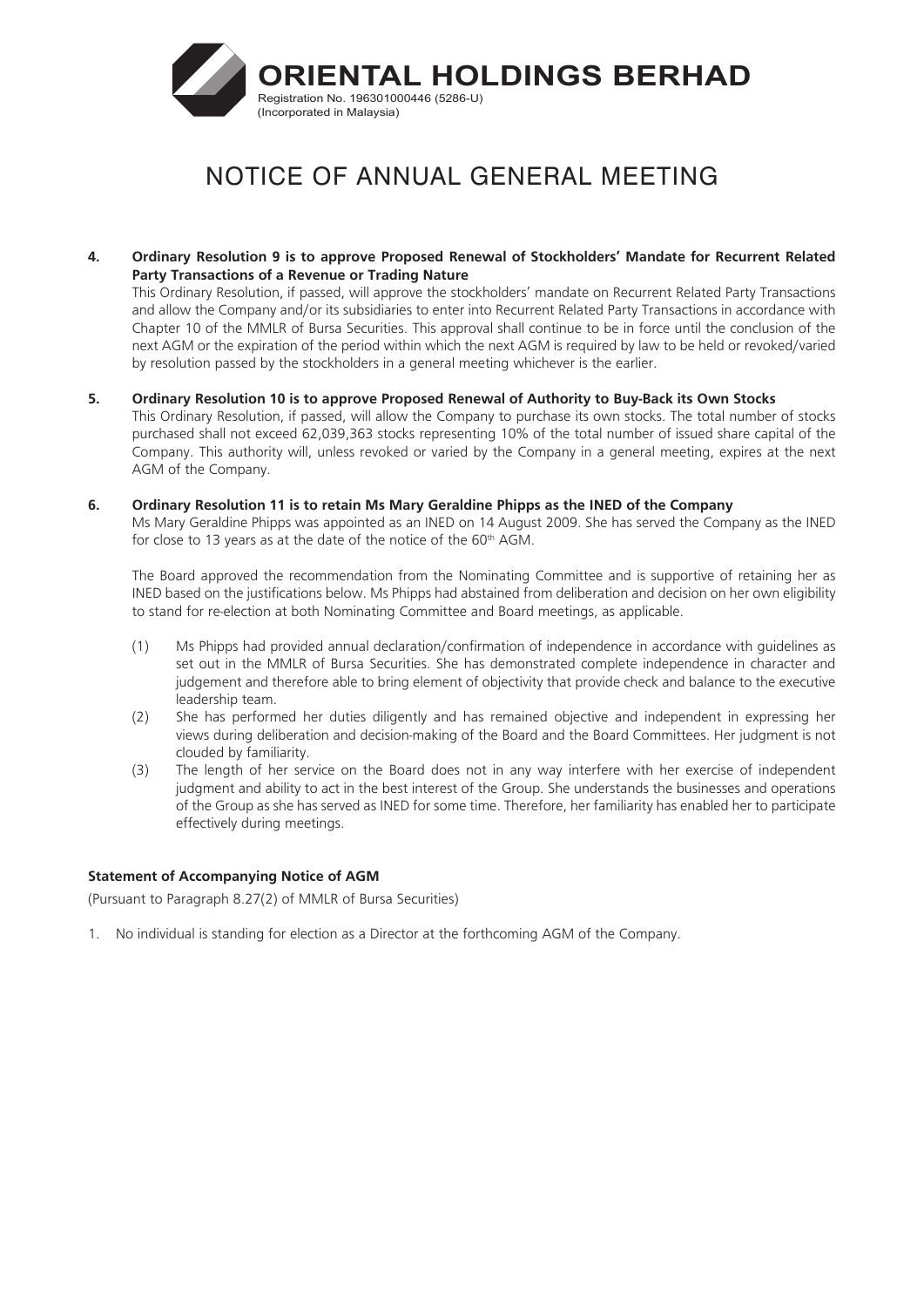

# **DIVIDEND ANNOUNCEMENT**

**NOTICE IS HEREBY GIVEN that a Depositor shall qualify for entitlement to the Final Single Tier Dividend of 10 sen per ordinary stock only in respect of:**

- (a) Stocks transferred into the Depositor's Securities Account before 4.30 pm on 30 June 2022 in respect of ordinary transfers; and
- (b) Stocks bought on Bursa Malaysia Securities Berhad on a cum dividend entitlement basis according to the Rules of the Bursa Malaysia Securities Berhad.

**The Final Single Tier Dividend, if approved, will be paid on 14 July 2022 to Depositors registered in the Records of Depositors at the close of business on 30 June 2022.**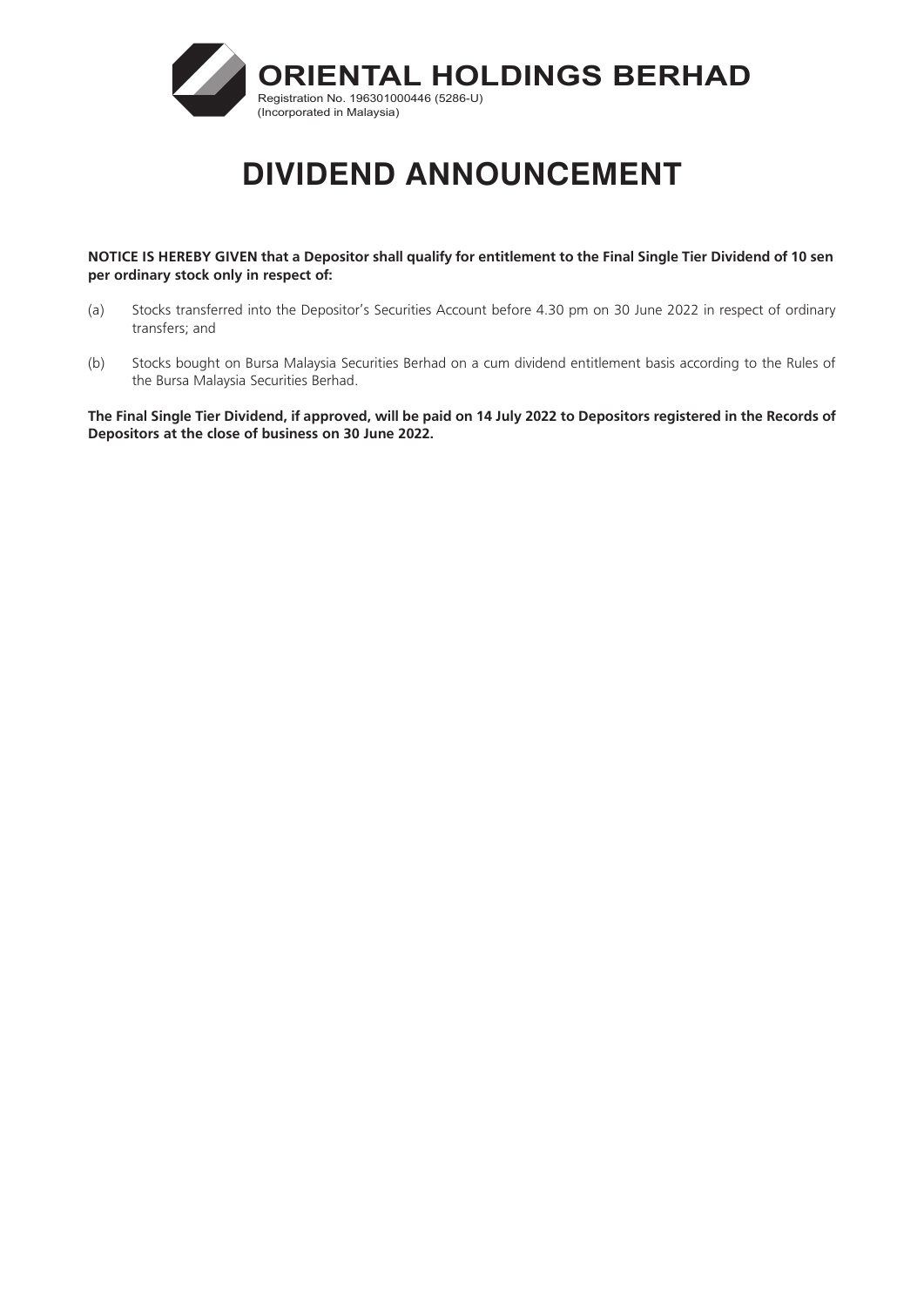

*This page is intentionally left blank.*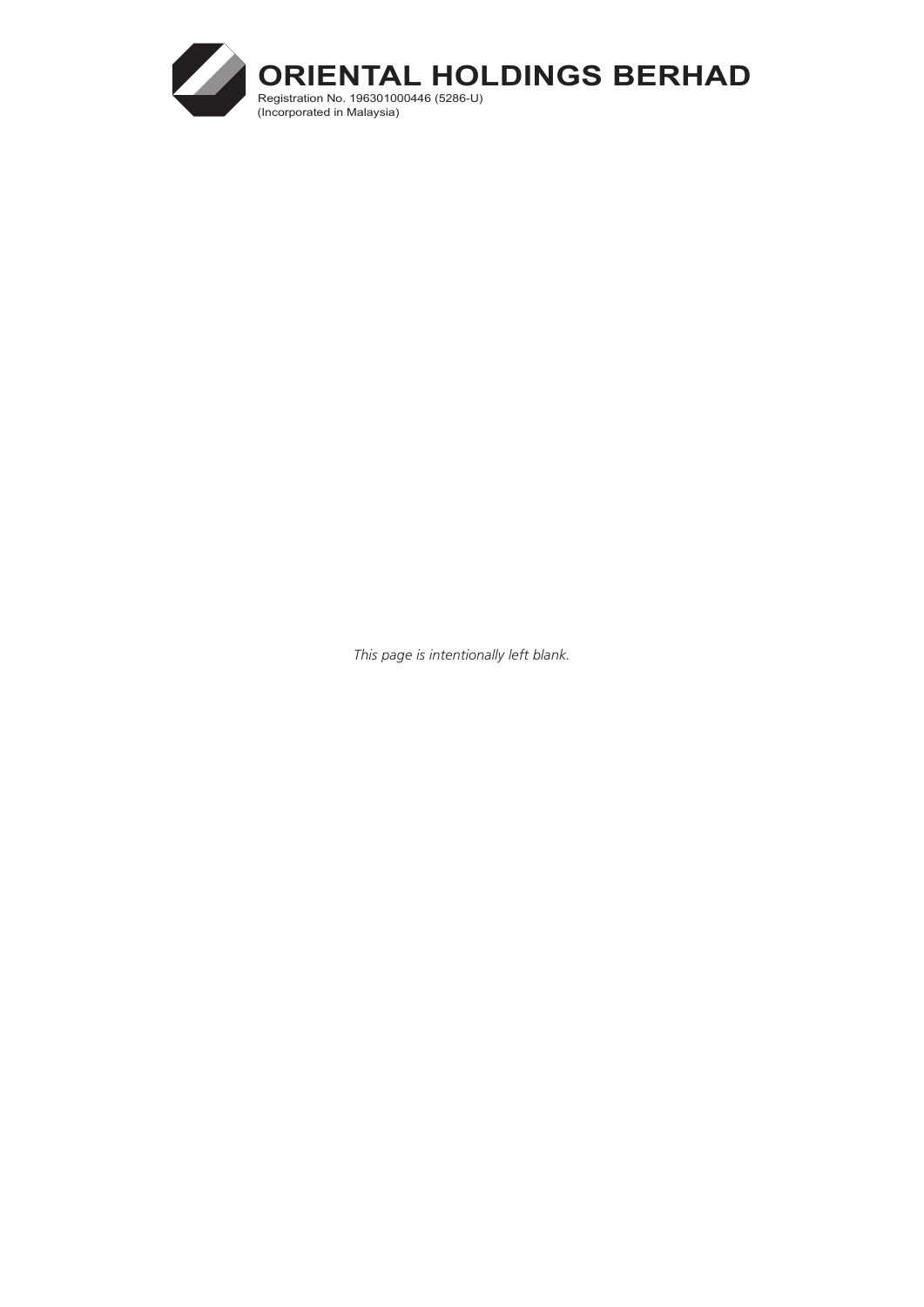

# FORM OF PROXY

CDS Account No.: No. of Stocks held:

 $I/We$   $\overline{\phantom{a}}$ (Full name in Block Letters and NRIC No. / Passport No. / Company No.)

 $\begin{array}{c}\n\text{ord} \longrightarrow \text{ord} \longrightarrow \text{ord} \longrightarrow \text{ord} \longrightarrow \text{ord} \longrightarrow \text{ord} \longrightarrow \text{ord} \longrightarrow \text{ord} \longrightarrow \text{ord} \longrightarrow \text{ord} \longrightarrow \text{ord} \longrightarrow \text{ord} \longrightarrow \text{ord} \longrightarrow \text{ord} \longrightarrow \text{ord} \longrightarrow \text{ord} \longrightarrow \text{ord} \longrightarrow \text{ord} \longrightarrow \text{ord} \longrightarrow \text{ord} \longrightarrow \text{ord} \longrightarrow \text{ord} \longrightarrow \text{ord} \longrightarrow \text{ord} \longrightarrow \text{ord} \longrightarrow \text{ord} \longrightarrow \text{ord} \longrightarrow \text{ord} \longrightarrow \text{ord} \longrightarrow \text{ord} \longrightarrow \text$  $\frac{1}{(Address)}$  and  $\frac{1}{(Address)}$ 

being a \*member/ members of Oriental Holdings Berhad hereby appoint

| <b>Full Name (in Block Letters)</b> | <b>NRIC/Passport No.</b> | <b>E-mail Address</b> | No. of Stocks | % of Stockholding |
|-------------------------------------|--------------------------|-----------------------|---------------|-------------------|
|                                     |                          |                       |               |                   |
| $*$ and/or                          |                          |                       |               |                   |

| <b>Full Name (in Block Letters)</b> | <b>NRIC/Passport No.</b> | <b>E-mail Address</b> | No. of Stocks | ∣ % of Stockholdina |
|-------------------------------------|--------------------------|-----------------------|---------------|---------------------|
|                                     |                          |                       |               |                     |

or failing \*him/her, the CHAIRMAN OF THE MEETING as \*my/our proxy, to vote for \*me/us and on \*my/our behalf at the SIXTIETH ANNUAL GENERAL MEETING of the Company to be held as a virtual meeting through online streaming and Remote Participation and Voting ("RPV") Facilities on the online meeting platform of Vote2U at https://web.vote2u.my (Domain registration number with MYNIC D6A471702) on Wednesday, 15 June 2022 at 2.30 pm or at any adjournment thereof.

\*My/our proxy is to vote on a poll as indicated below with an "X".

|                    | <b>ORDINARY-</b> |  |  |  |  |  |  |    |  |
|--------------------|------------------|--|--|--|--|--|--|----|--|
| <b>Resolutions</b> |                  |  |  |  |  |  |  | 10 |  |
| <b>FOR</b>         |                  |  |  |  |  |  |  |    |  |
| <b>AGAINST</b>     |                  |  |  |  |  |  |  |    |  |

Strike out if not applicable

Signed this day of 2022

Signature of Stockholder(s)/Common Seal

#### **Notes:**

- 1. A proxy may but need not be a member of the Company.
- 2. For a proxy to be valid, the Form of Proxy duly completed must be deposited at the Registered Office of the Company at 170-09-01 Livingston Tower, Jalan Argyll, 10050 George Town, Penang, Malaysia not less than forty-eight (48) hours before the time for holding the meeting PROVIDED that in the event the member(s) duly executes the Form of Proxy but does not name any proxy, such member(s) shall be deemed to have appointed the Chairman of the meeting as his/their proxy, provided always that the rest of the Form of Proxy, other than the particulars of the proxy have been duly completed by the member(s). Alternatively, you may deposit your Form of Proxy via Vote2U Online at https://web.vote2u.my.
- 3. A member entitled to attend and vote is entitled to appoint not more than two (2) proxies to attend and vote in his stead. Where a member appoints more than one (1) proxy, the appointment shall be invalid unless he specifies the proportions of his holdings to be represented by each proxy. A proxy appointed to attend and vote at a meeting of the Company shall have the same rights as the member to speak at the meeting.
- 4. Where a member of the Company is an authorised nominee as defined under the Securities Industries (Central Depositories) Act, 1991 ("SICDA"), it may appoint not more than two (2) proxies in respect of each securities account it may holds with ordinary stocks of the Company standing to the credit of the said securities account.
- 5. Where a member of the Company is an exempt authorised nominee which holds ordinary stocks in the Company for multiple beneficial owners in one (1) securities account ("omnibus account"), there shall be no limit to the number of proxies which the exempt authorised nominee may appoint in respect of each omnibus account it holds. An exempt authorised nominee refers to an authorised nominee defined under the SICDA which is exempted from compliance with the provisions of subsection 25A(1) of SICDA.
- 6. If the appointer is a corporation, the Form of Proxy must be executed under the corporation's common seal or under the hand of an officer or an attorney duly authorised.
- 7. In respect of deposited securities, only a Depositor whose name appears on the Record of Depositors on **8 June 2022** (General Meeting Record of Depositors) shall be eligible to attend the meeting or appoint proxy to attend and/or vote on his/her behalf.
- 8. The detailed requirements and procedures for the submission of Form of Proxy and voting are set out in the Administrative Guide.

#### Personal Data Privacy

By submitting the duly executed Form of Proxy, the member and his/her proxy consent to the Company (and/or its agents/service providers) collecting, using and disclosing the personal data therein in accordance with the Personal Data Protection Act 2010, for the purpose of the AGM, and any adjournment thereof.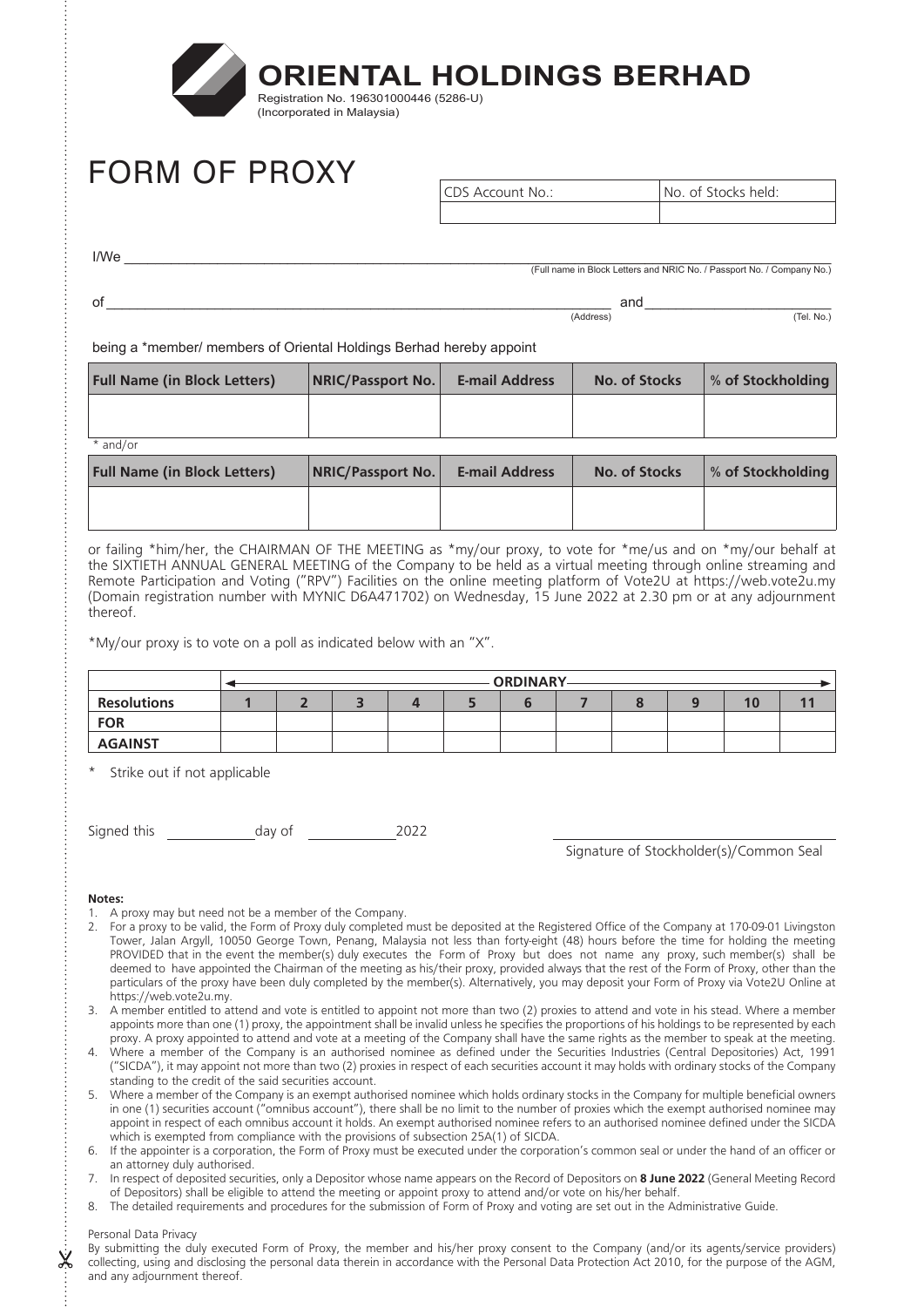*Fold along this line*

Affix Postage **Stamp** 

The Company Secretaries **Oriental Holdings Berhad** Registration No. 196301000446 (5286U)

170-09-01, Livingston Tower, Jalan Argyll 10050 George Town, Pulau Pinang

*Fold along this line*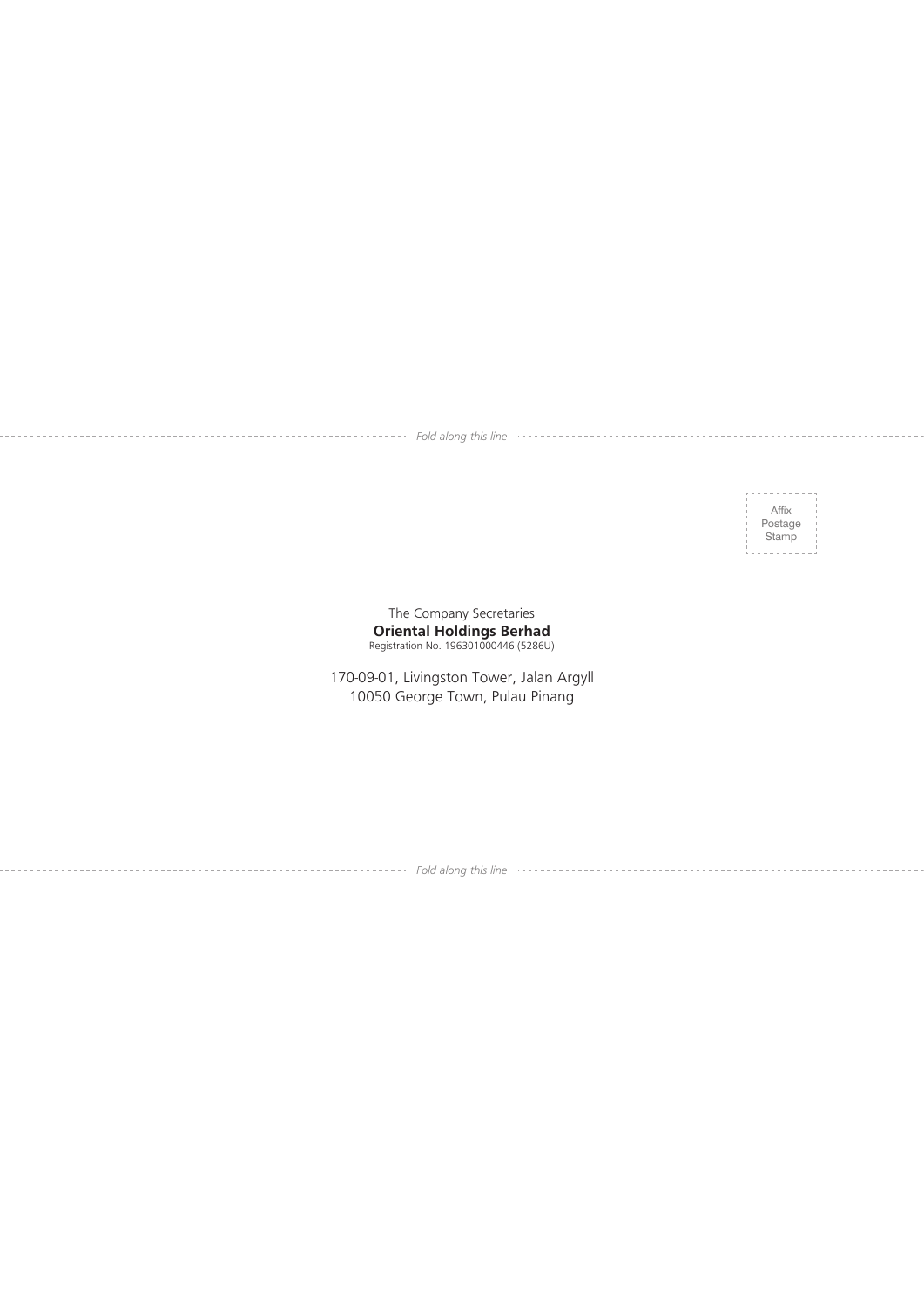| <b>ORIENTAL HOLDINGS BERHAD</b><br>Registration No. 196301000446 (5286-U)<br>(Incorporated in Malaysia)                                                                                                                                                           |                             |
|-------------------------------------------------------------------------------------------------------------------------------------------------------------------------------------------------------------------------------------------------------------------|-----------------------------|
| <b>REQUEST FORM</b>                                                                                                                                                                                                                                               |                             |
|                                                                                                                                                                                                                                                                   |                             |
| Share Registrar:<br><b>AGRITEUM Share Registration Services Sdn. Bhd.</b><br>2 <sup>nd</sup> Floor, Wisma Penang Garden<br>42 Jalan Sultan Ahmad Shah<br>10050 George Town, Penang<br>Tel: 604-228 2321<br>Fax: 604-227 2391                                      |                             |
|                                                                                                                                                                                                                                                                   |                             |
|                                                                                                                                                                                                                                                                   |                             |
|                                                                                                                                                                                                                                                                   |                             |
|                                                                                                                                                                                                                                                                   |                             |
| to be sent to the above address.                                                                                                                                                                                                                                  | Please tick $\sqrt{}$       |
| Annual Report 2021                                                                                                                                                                                                                                                |                             |
| Circular to Stockholders on Proposed Recurrent Related Party Transactions dated 29 April 2022                                                                                                                                                                     |                             |
| Signed this _____________ day of _________________________, 2022                                                                                                                                                                                                  |                             |
|                                                                                                                                                                                                                                                                   | Signature of Stockholder(s) |
| <b>Notes:</b>                                                                                                                                                                                                                                                     |                             |
| 1. Oriental Holdings Berhad shall forward hard copy(ies) of the above to the stockholder(s) as soon as possible upon receipt<br>of the verbal/written request from the stockholders.                                                                              |                             |
| 2. All correspondence and/or request shall be forwarded to:                                                                                                                                                                                                       |                             |
| Share Registrar<br><b>AGRITEUM Share Registration Services Sdn. Bhd.</b><br>2 <sup>nd</sup> Floor, Wisma Penang Garden<br>42 Jalan Sultan Ahmad Shah<br>10050 George Town, Penang<br>: 604-228 2321<br>Tel<br>Fax : 604-227 2391<br>E-mail: agriteumsrs@gmail.com |                             |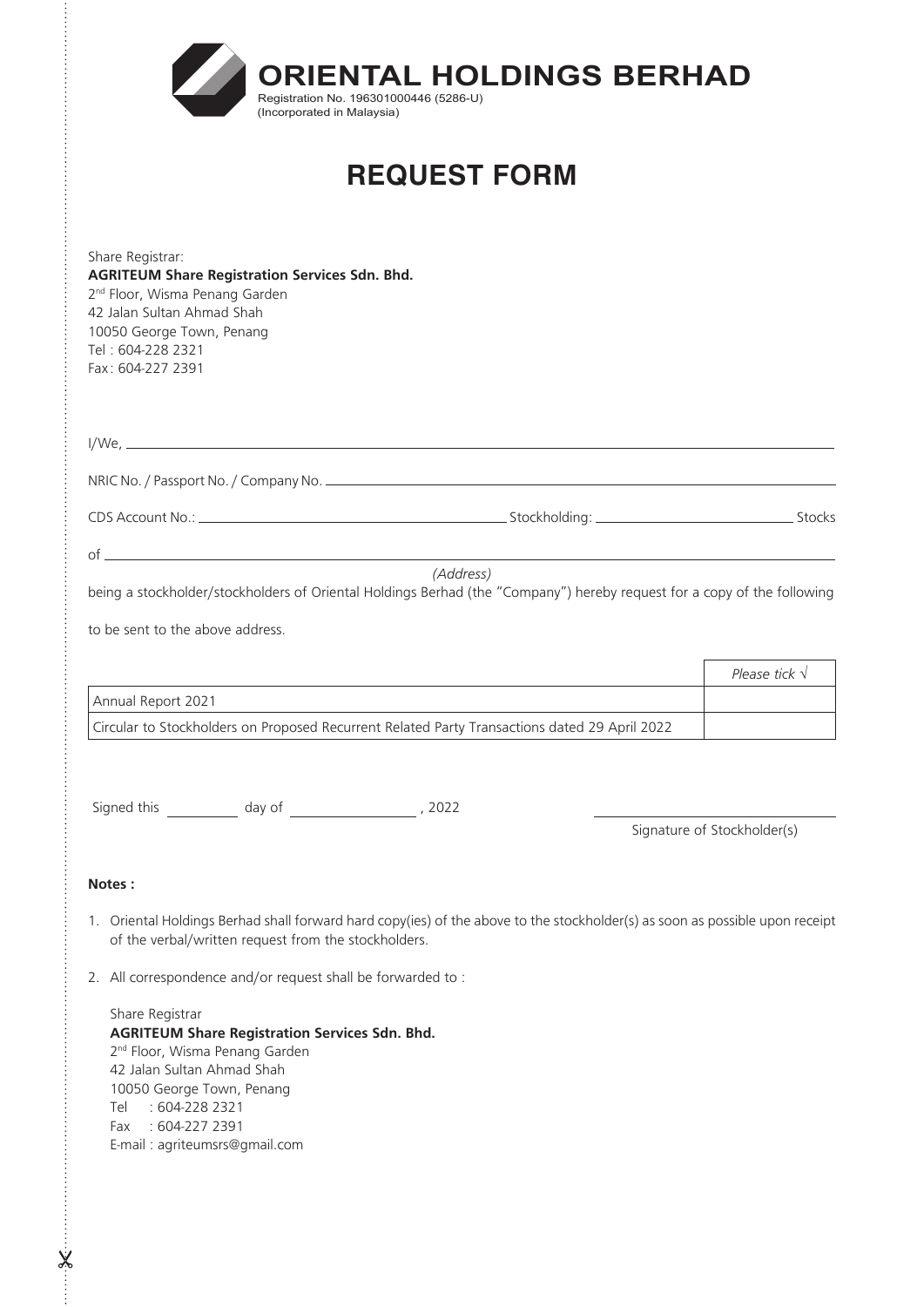*Fold along this line*

Affix Postage Stamp

# Share Registrar: **AGRITEUM Share Registration Services Sdn. Bhd.**

2<sup>nd</sup> Floor, Wisma Penang Garden 42 Jalan Sultan Ahmad Shah 10050 George Town, Penang

*Fold along this line*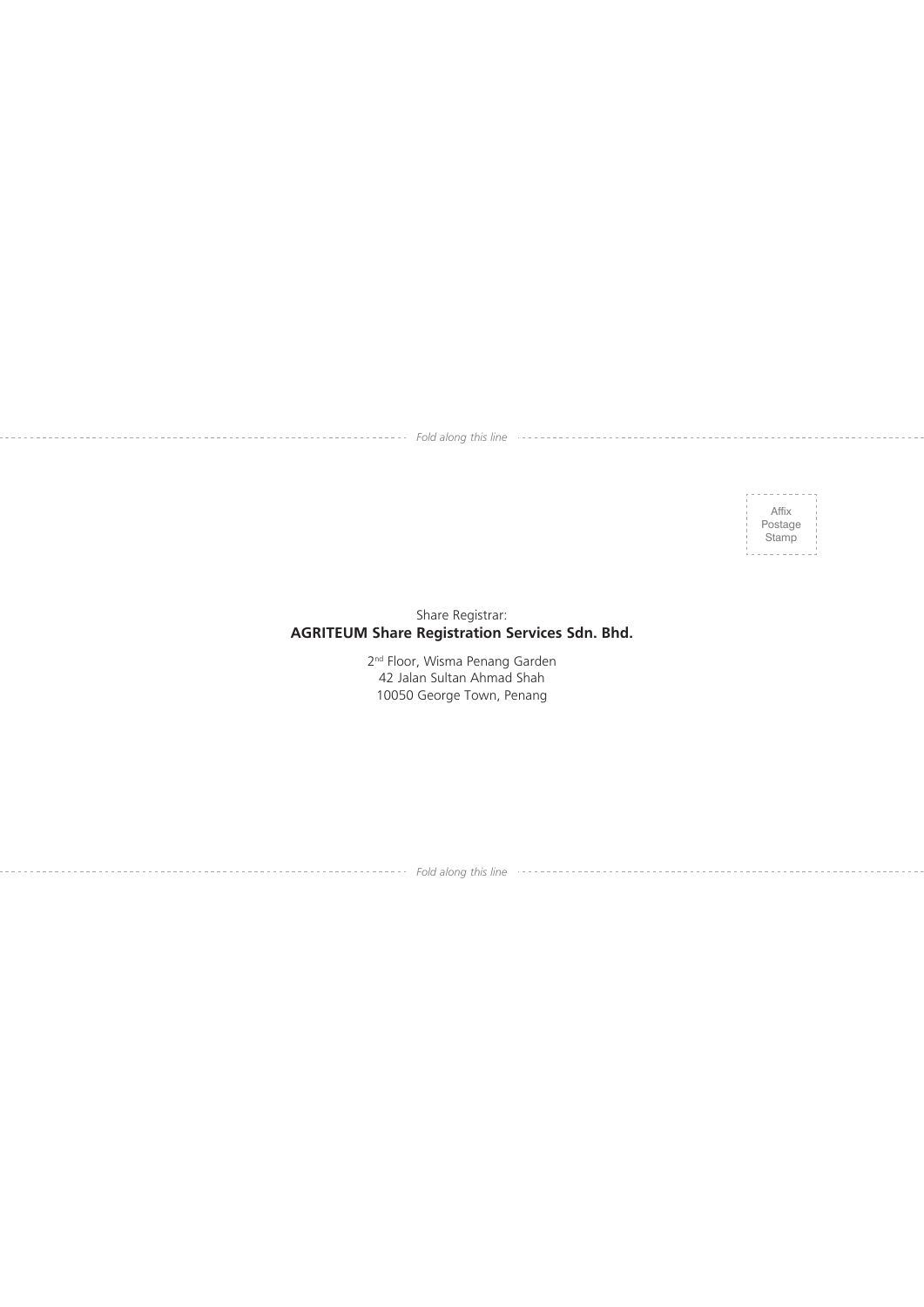

Event Name  $\qquad \qquad : \qquad \text{OHB - 60}^{\text{th}} \text{ AGM}$ Day, Date and Time of Meeting in the state of Wednesday, 15 June 2022, 2.30 pm Meeting Platform Domain Registration Numbers with MYNIC Mode of Communication  $(1)$  Typed text in the RPV Facilities

:

: D6A471702 Online Meeting Platform of Vote2U at *<https://web.vote2u.my>*

- 
- (2) E-mail questions to help[.pg@boardroomlimited.com](mailto:pg@boardroomlimited.com) prior to Meeting

The 60<sup>th</sup> AGM will be conducted entirely through online streaming and Remote Participation and Voting ("RPV") Facilities provided by Vote2U at <https://web.vote2u.my> in accordance with the best practices given the current circumstances. This is in line with the Guidance Note on the Conduct of General Meetings for Listed Issuers issued by the Securities Commission Malaysia including any amendment that may be made from time to time.

Kindly note that the quality of the live streaming is highly dependent on the bandwidth and stability of the internet connection of stockholders and proxies. Hence, you are to ensure that internet connectivity throughout the duration of the meeting is maintained.

# **Entitlement to Participate and Vote Remotely**

Stockholders whose names appear on the Record of Depositors ("**ROD**") as at **8 June 2022** shall be eligible to attend, participate and vote remotely in the meeting, or appoint proxy(ies)/the Chairman of the general meeting to attend, participate and/or vote on his/her behalf.

# **PROCEDURES TO PARTICIPATE IN RPV FACILITIES**

Please follow the procedures to participate in RPV facilities as summarised below:

## **BEFORE MEETING DAY**

| А:  | <b>REGISTRATION</b>                                                |                                                                                                                                                                                                                                                                                                                                                                                                                                                                                                                                                                                                                                                                                                                              |
|-----|--------------------------------------------------------------------|------------------------------------------------------------------------------------------------------------------------------------------------------------------------------------------------------------------------------------------------------------------------------------------------------------------------------------------------------------------------------------------------------------------------------------------------------------------------------------------------------------------------------------------------------------------------------------------------------------------------------------------------------------------------------------------------------------------------------|
| No. | <b>Description</b>                                                 | Procedure                                                                                                                                                                                                                                                                                                                                                                                                                                                                                                                                                                                                                                                                                                                    |
|     | Stockholders to Register<br>with Vote2U<br>Individual Stockholders | a. Access website at https://web.vote2u.my.<br>b. Select "Sign Up" to sign up as user.<br>c. Read and indicate your acceptance of the 'Privacy Policy' and 'Terms &<br>Conditions' by clicking on a small box $\Box$ . Then select "Next".<br>d. Fill-in your details - (i) ensure your e-mail address is valid & (ii) create your<br>own password. Then select "Continue".<br>e. Upload a clear copy of your MyKAD for Malaysian (front only) or passport for<br>non-Malaysian (page with photo).<br>f. Registration as user completed.<br>g. An e-mail notification will be sent to you.<br>Note:<br>If you have already signed up/registered as a user with Vote2U previously,<br>you are not required to register again. |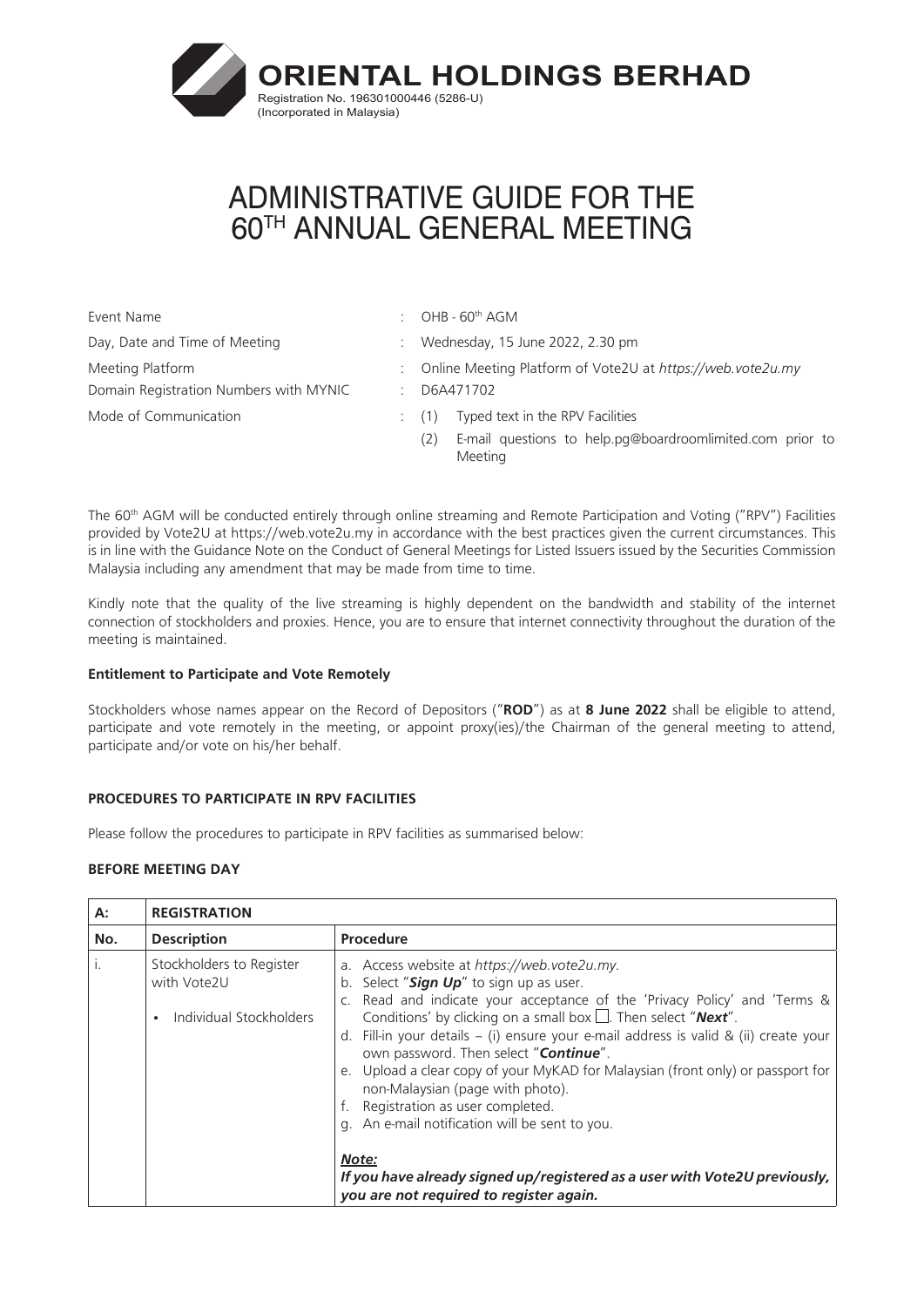

# **PROCEDURES TO PARTICIPATE IN RPV FACILITIES (cont'd)**

## **BEFORE MEETING DAY (cont'd)**

| B:  | <b>REGISTRATION OF PROXY</b>                                                                                                                           |                                                                                                                                                                                                                                                                                                                                                                                                                                                                                                                                                                                                                                                                                                                                                                                                                                                                                                                                                         |  |
|-----|--------------------------------------------------------------------------------------------------------------------------------------------------------|---------------------------------------------------------------------------------------------------------------------------------------------------------------------------------------------------------------------------------------------------------------------------------------------------------------------------------------------------------------------------------------------------------------------------------------------------------------------------------------------------------------------------------------------------------------------------------------------------------------------------------------------------------------------------------------------------------------------------------------------------------------------------------------------------------------------------------------------------------------------------------------------------------------------------------------------------------|--|
| No. | <b>Description</b>                                                                                                                                     | Procedure                                                                                                                                                                                                                                                                                                                                                                                                                                                                                                                                                                                                                                                                                                                                                                                                                                                                                                                                               |  |
| i.  | Electronic Lodgment of Form<br>of Proxy (e-Proxy Form)<br>• Individual Stockholders                                                                    | a. Individual stockholders to log in to Vote2U with your e-mail address and<br>password that you have registered with Vote2U.<br>b. Scroll down and select "Register Proxy Now" for e-Proxy registration.<br>c. Select the general meeting event that you wish to attend.<br>d. Select/add your Central Depository System ("CDS") account number and<br>number of shares.<br>e. Select "Appoint Proxy".<br>f. Fill-in the details of your proxy(ies) - ensure proxy(ies) e-mail address(es) is/are<br>valid.<br>g. Indicate your voting instruction should you prefer to do so.<br>h. Thereafter, select "Submit".<br>i. Your submission will be verified.<br>j. After verification, proxy(ies) will receive e-mail notification with temporary<br>credentials, i.e. e-mail address & password, to log in to Vote2U.<br>Note:                                                                                                                           |  |
|     |                                                                                                                                                        | You need to register as a stockholder before you can register a proxy and submit<br>the e-Proxy Form. Please refer above 'A: Registration' to register as stockholder.                                                                                                                                                                                                                                                                                                                                                                                                                                                                                                                                                                                                                                                                                                                                                                                  |  |
| ii. | Submit Form of Proxy (hard<br>copy)<br>• Individual Stockholders<br>• Corporate Stockholders<br>• Authorised Nominee<br>• Exempt Authorised<br>Nominee | a. Fill-in the details on the hard copy Form of Proxy by providing the following<br>information:<br>• Proxy(ies) & Corporate Representative<br>• Name<br>• Number of MyKAD for Malaysian or passport for non-Malaysian<br>• Address and e-mail address – ensure e-mail address is valid<br>b. Corporate Representative only - deposit the hard copy of Form of Proxy<br>together with the following document to the address as stated on the Form<br>of Proxy:<br>• A copy of Certificate of Appointment as corporate representative<br>c. Individual stockholders, authorised nominee and exempt authorised nominee<br>deposit the hard copy Form of Proxy to the address as stated on the Form<br>of Proxy.<br>d. Submitted Form of Proxy will be verified.<br>e. After verification, proxy(ies) and corporate representative will receive e-mail<br>notification with temporary credentials, i.e. e-mail address & password, to log<br>in to Vote2U. |  |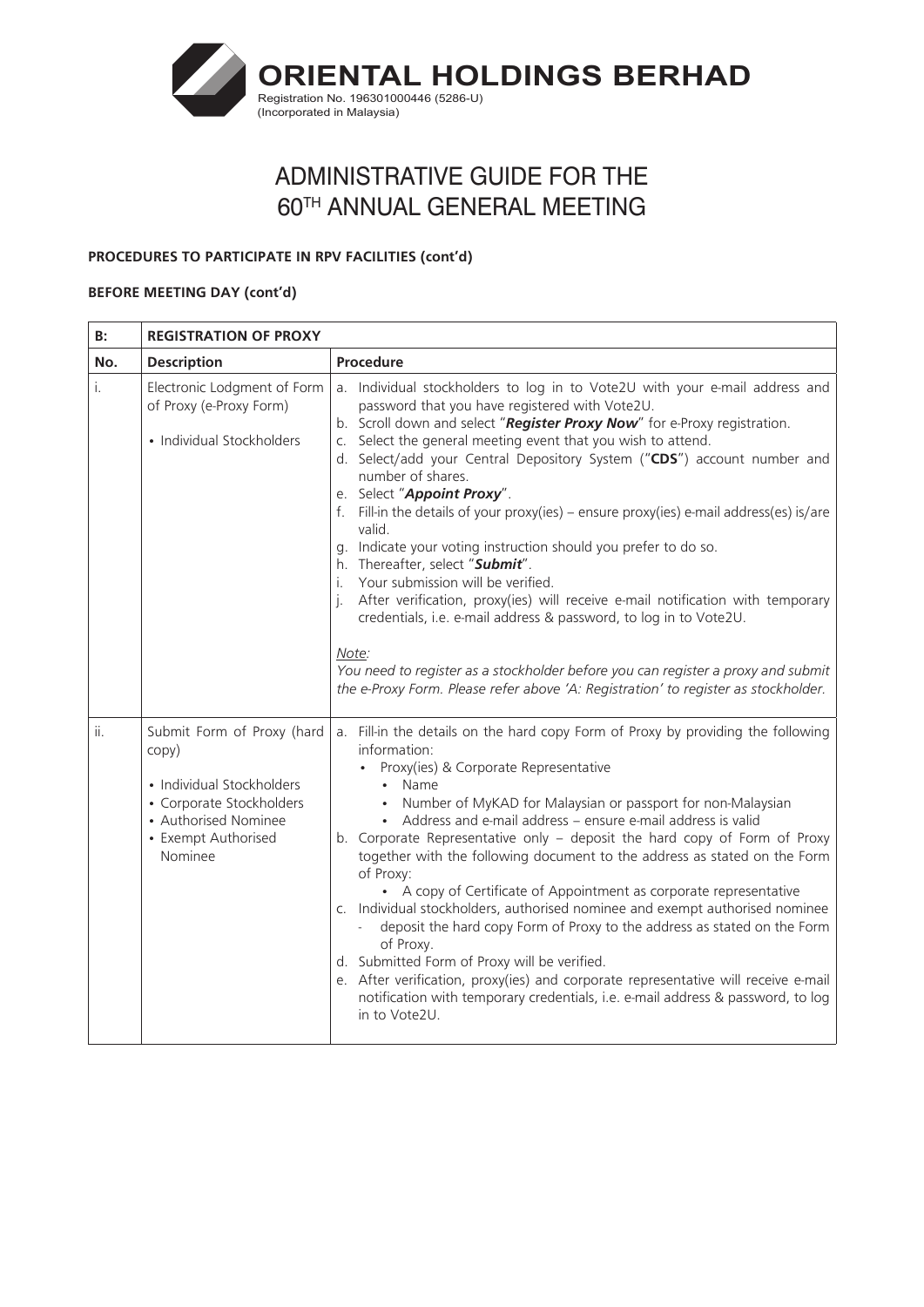

## **PROCEDURES TO PARTICIPATE IN RPV FACILITIES (cont'd)**

## **REVOCATION OF PROXY**

| No. | <b>Description</b>                                                                                                                | <b>Procedure</b>                                                                                                                                                                                                                                                                                                                                                                      |
|-----|-----------------------------------------------------------------------------------------------------------------------------------|---------------------------------------------------------------------------------------------------------------------------------------------------------------------------------------------------------------------------------------------------------------------------------------------------------------------------------------------------------------------------------------|
|     | Revoke a Proxy Electronically<br>• Individual Stockholders                                                                        | a. Log in to Vote2U using your registered e-mail address and password.<br>b. Select general meeting event that you wish to attend.<br>Scroll down and select "Revoke a Proxy".                                                                                                                                                                                                        |
|     |                                                                                                                                   | Note:<br>Only applicable to individual stockholders who have appointed proxy(ies) through<br>e-Proxy form.                                                                                                                                                                                                                                                                            |
| ii. | Revoke a Proxy<br>• Individual Stockholders<br>• Corporate Stockholders<br>• Authorised Nominee<br>• Exempt Authorised<br>Nominee | E-mail to vote2u@agmostudio.com or help.pg@boardroomlimited.com to<br>a.<br>revoke the appointment of your proxy(ies) forty-eight (48) hours before the<br>meeting.<br>Note:<br>Applicable to individual stockholders/corporate stockholders/authorised<br>nominee/exempt authorised nominee who have appointed proxy(ies)/corporate<br>representative using hard copy Form of Proxy. |

## **ON GENERAL MEETING DAY**

- 1. Log in to *https://web.vote2u.my* with your registered e-mail address and password. For proxy(ies) and corporate representative, log in with the temporary credentials in the e-mail which you have received from Vote2U.
- 2. Vote2U will be opened for log in **one (1) hour** before the commencement of the general meeting you are attending.
- 3. When you are logged in, select the general meeting event, **OHB 60<sup>th</sup> AGM** you are attending. On the main page, you are able to access the following:

| No.  | <b>Description</b>       | <b>Procedure</b>                                                                                                                                                                                                                                                                                                                                                                                                                                                                                                                                            |
|------|--------------------------|-------------------------------------------------------------------------------------------------------------------------------------------------------------------------------------------------------------------------------------------------------------------------------------------------------------------------------------------------------------------------------------------------------------------------------------------------------------------------------------------------------------------------------------------------------------|
| i.   | Live Streaming           | a. Select " <b>Watch Live</b> " button to view the live streaming.                                                                                                                                                                                                                                                                                                                                                                                                                                                                                          |
| ii.  | Ask Question (real-time) | a. Select "Ask Question" button to pose a question.<br>b. Type in your question and select "Submit".                                                                                                                                                                                                                                                                                                                                                                                                                                                        |
|      |                          | Note:<br>The Chairman of the general meeting/Board of Directors will endeavour to<br>respond to questions submitted by remote stockholders and proxies and<br>corporate representatives during the meeting.                                                                                                                                                                                                                                                                                                                                                 |
| iii. | Remote Voting            | a. On the main page, scroll down and select " <b>Confirm Details &amp; Start Voting</b> ".<br>b. To vote, select your voting choice from the options provided. A confirmation<br>screen will appear to show your selected vote. Select "Next" to continue<br>voting for all resolutions.<br>c. To change your vote, click " <b>Back</b> " and select another voting choice.<br>d. After you have completed voting, a Voting Summary page appears to show<br>all the resolutions with your voting choices. Select "Confirm" to submit your<br>vote.<br>Note: |
|      |                          | Once you have confirmed and submitted your votes, you are not able to change<br>your voting choices.                                                                                                                                                                                                                                                                                                                                                                                                                                                        |